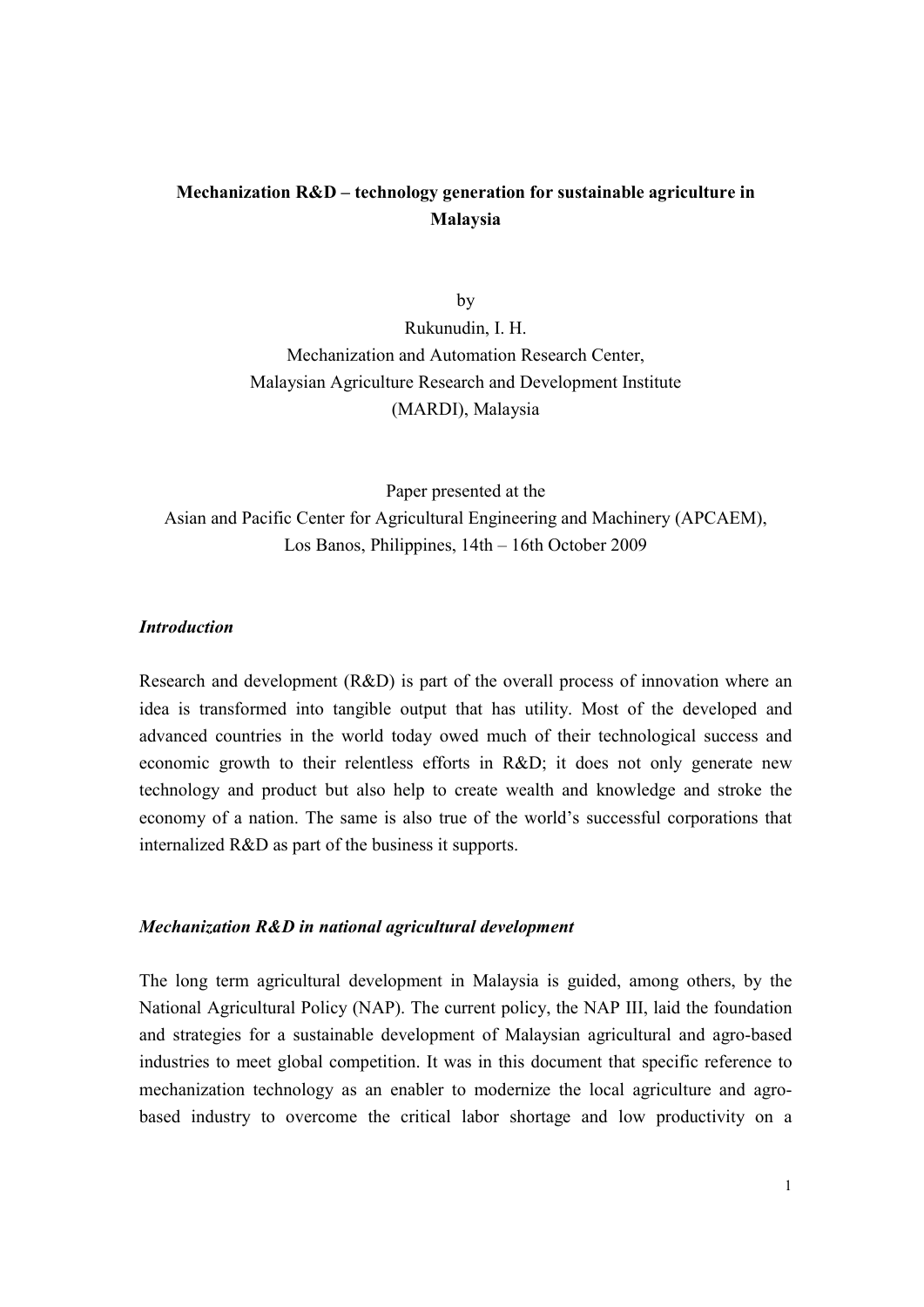sustainable basis was highlighted. The policy also identifies the areas of focus and underlined major technological gaps for the industry to be bridged through domestic R&D undertakings, technology prospecting and acquisition, adoption and adaptation.

The recent food and energy crisis and the need to maintain clean environment has changed the face of global competition in world food production, Malaysia is no exception. This is one of the many challenges confronting the industry that call for more vigorous R&D undertakings and supports especially from the government research institutions (GRI's) to generate cost effective and sustainable mechanization technologies. Expectations for R&D in agricultural and food mechanization in the country are higher than at any other time in history.

The amount of R&D investment by any nation or corporation is generally measured as the percentage of R&D expenditure to the gross domestic product (GDP), known as R&D intensity. Malaysian R&D investment in 2002, was about RM2.5 billion or at an R&D intensity of about 0.69% (Anon, 2003), higher than Thailand (0.2%) and the Philippines (0.11%), but in pale comparison with the more developing countries like Korea (2.53%) and Singapore. Many domestic government research institutions (GRI) and institutions of higher learning have benefited from the fund.

In the Malaysian S&T Policy, the targeted intensity by 2010 is about 1.5% (Anon, 2003). The disparity is too big to close if we were to catch up with the developed and even the more developing world, however the gap indicates that prospect for innovation and R&D in the country in the years ahead remains high.

#### *Goal and Challenges of Mechanization R&D*

The role of mechanization technology as it was initially introduced many decades ago; to overcome the issues of unavailability, drudgery and low productivity of farm and factory labor, are still the goal and major motivation for most of today's mechanization R&D *initiatives* 

Over decades, mechanization has made significant contribution to the production of food to most part of the world. It has in fact helped liberates millions of people from the hardship of farm and factory labor for the pursuit of more meaningful endeavors. There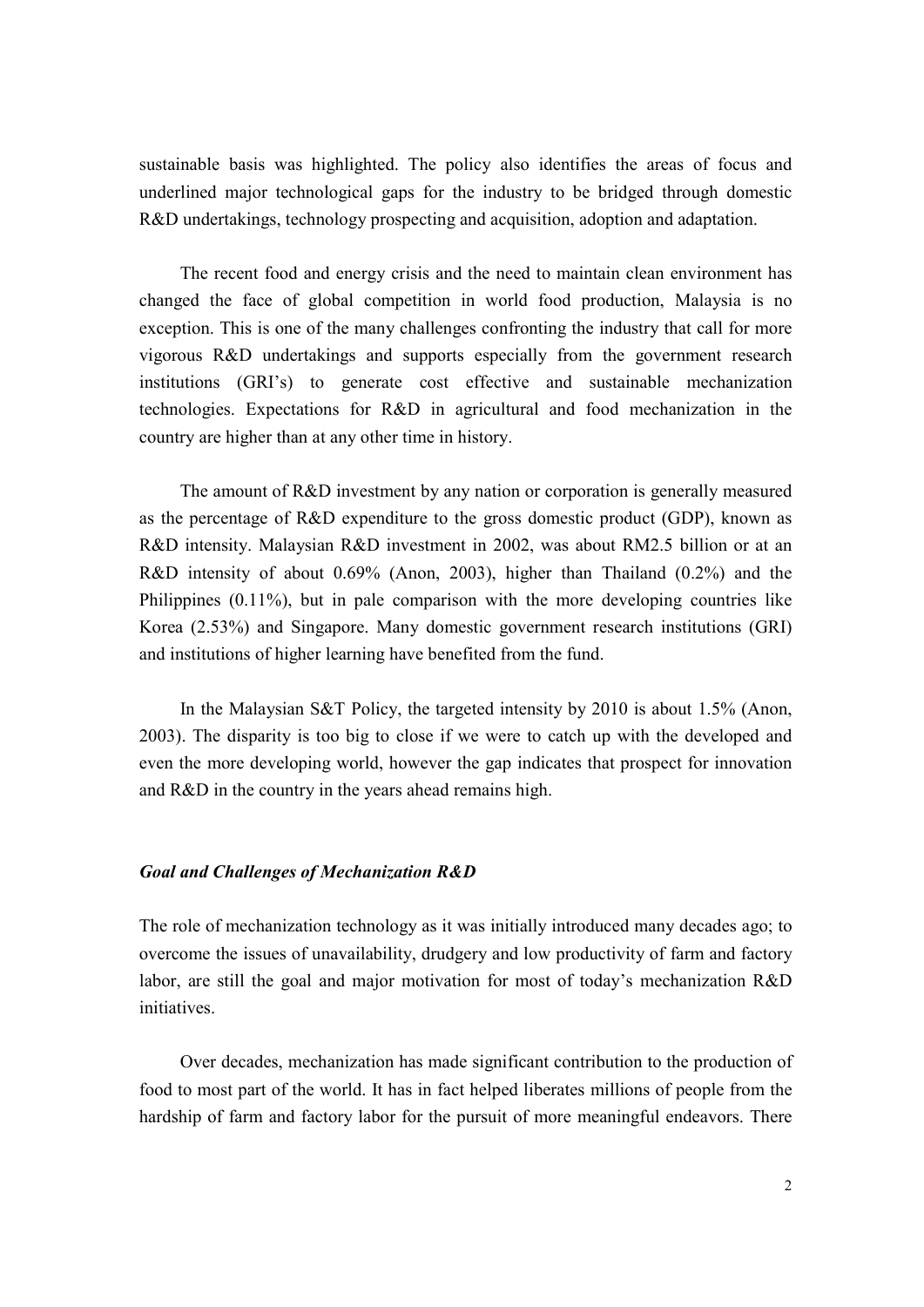are many outstanding examples to testify the above statement. The development of combine harvester has remarkably changed the landscape of the agricultural production over decades in terms of man hour, cost and time saving per ha. Considered the epitome and a benchmark of a successful R&D endeavor in agricultural mechanization over decades, yet research for more efficient and better functionality and quality harvested produce is still being pursued till this day.

One of the major R&D challenges confronting the industry is the R&D process itself. The institutions must adopt a process that can sustain R&D over time while at the same time meeting the market demand for the technology. Stable and continuous funding is major factor and prerequisite of an effective conduct of R&D. In the whole of  $8<sup>th</sup>$  5year Malaysia Plan, a total of RM19.5 million was spent under the peer reviewed R&D grant provided by the Ministry of Science, Technology and Innovation (MOSTI) on agricultural and food mechanization (Anon, 2008). Although funding is critical, the immediate concerns in the Malaysian GRI's may not be for the lack of it, but more on the rate of technology adoption and commercialization. Technology that is not market oriented and lacks flexibility will forever remains on the shelf.

While R&D has improved the knowledge and technological status, it has also created a myriad of new concerns for GRI's over issues of personal privacy and intellectual property right (IPR). Strategic management of IPR together in a wellconceived infrastructure for commercialization has long term ramification to R&D. The impact of commercialization can be monitored over time by looking at indicators such as the number of RI's engaged in patenting and licensing, the number of companies formed based on the licensing, the value of economic activity generated/year, job created, the number of products in the markets and others.

It is also of vital important to address R&D workforce and educational concerns if long term R&D program is to be sustained. Inability to develop a strong and growing cadre of research scientists and engineers would stifle innovative capacity. The singleinvestigator research project is basically no longer a good proposition in many research undertakings. Networking and outsourcing of competencies where researchers collaborate across institutional boundaries must now be the rule and not the exception. The creation of well-funded laboratories would also be benefited with this collaboration; where sharing is not just the limited to knowledge but also includes equipment and instrument; coined as collaboratory (Finholt, 2001). There are however, a number of profound policy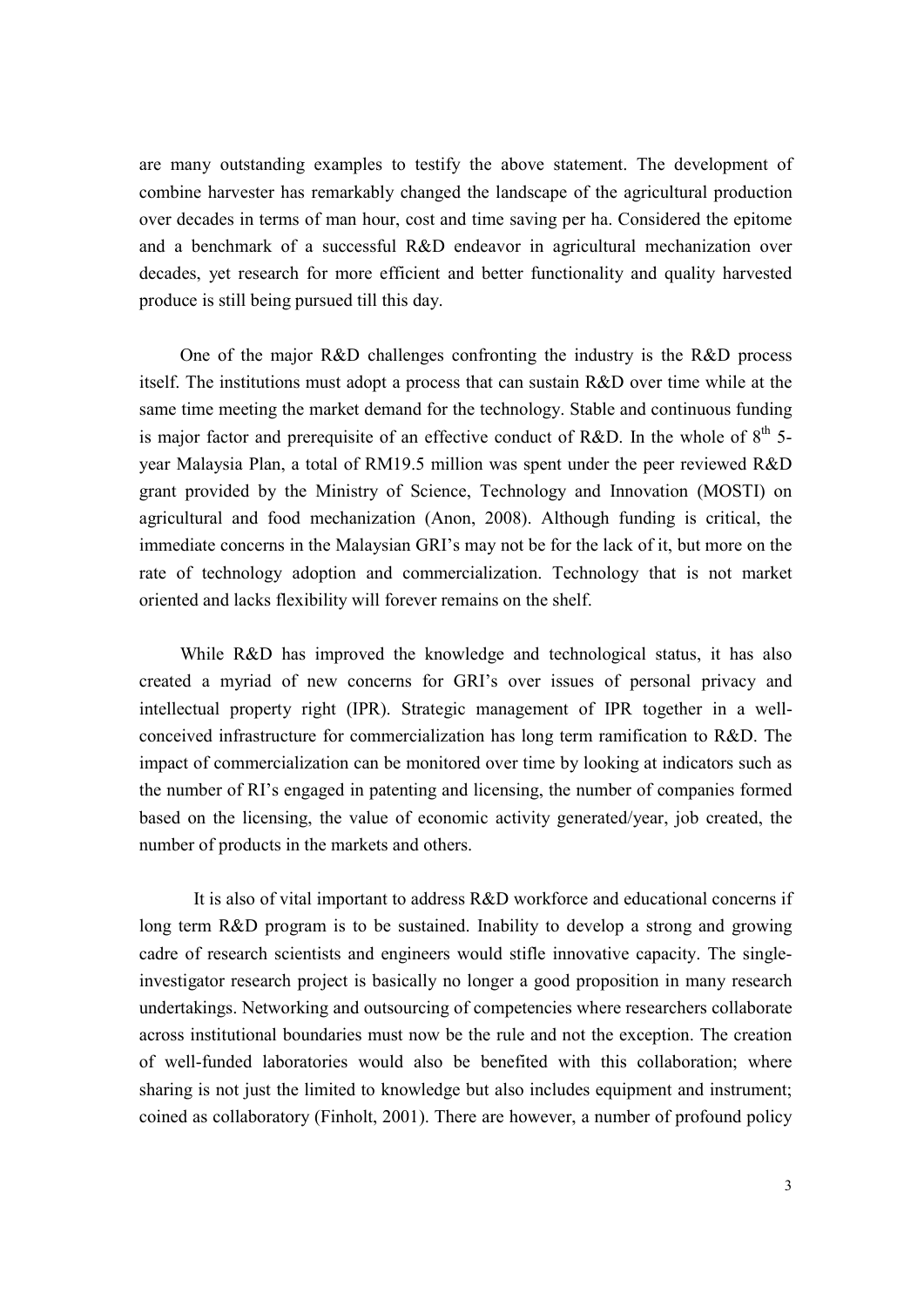consequences here, particularly, for example, in the area of evaluation and monitoring, publication, sharing of IPR and commercialization. High impact R&D achieved through high caliber and innovative work force is the only guarantee for continuous funding.

### *R&D Value Chain*

The whole value chain of mechanization R&D process flow can assume the form of an industrial R&D process (Figure 1) as described by Norling (2001). As inputs flow into R&D laboratory and moves through the value chain, it transforms ideas into outputs. This is the phase that traditional R&D, which follows with an extension process to the enduser, usually ends.

However, under the current competitive environment, expectation of an R&D calls for commercial considerations along the value chain, as the end game is not measured just as outputs, but on the business potential of the outputs to return the R&D investment. The commercial potential of the outputs should drive them further into outcomes creating new businesses, and new and improved products, processes, operations and services; the phase where very few outputs ever made it through. Failure to do so may be caused by several shortcomings in the manner R&D is conceived, conducted and managed along the value chain including the mode of commercialization.

In designing agricultural and food machinery system, it is of utmost important to consider the characteristics of the users even more important than the technical process requirement as investment in a machine is a critical decision by user; the farmers and processors, who have very limited resources.

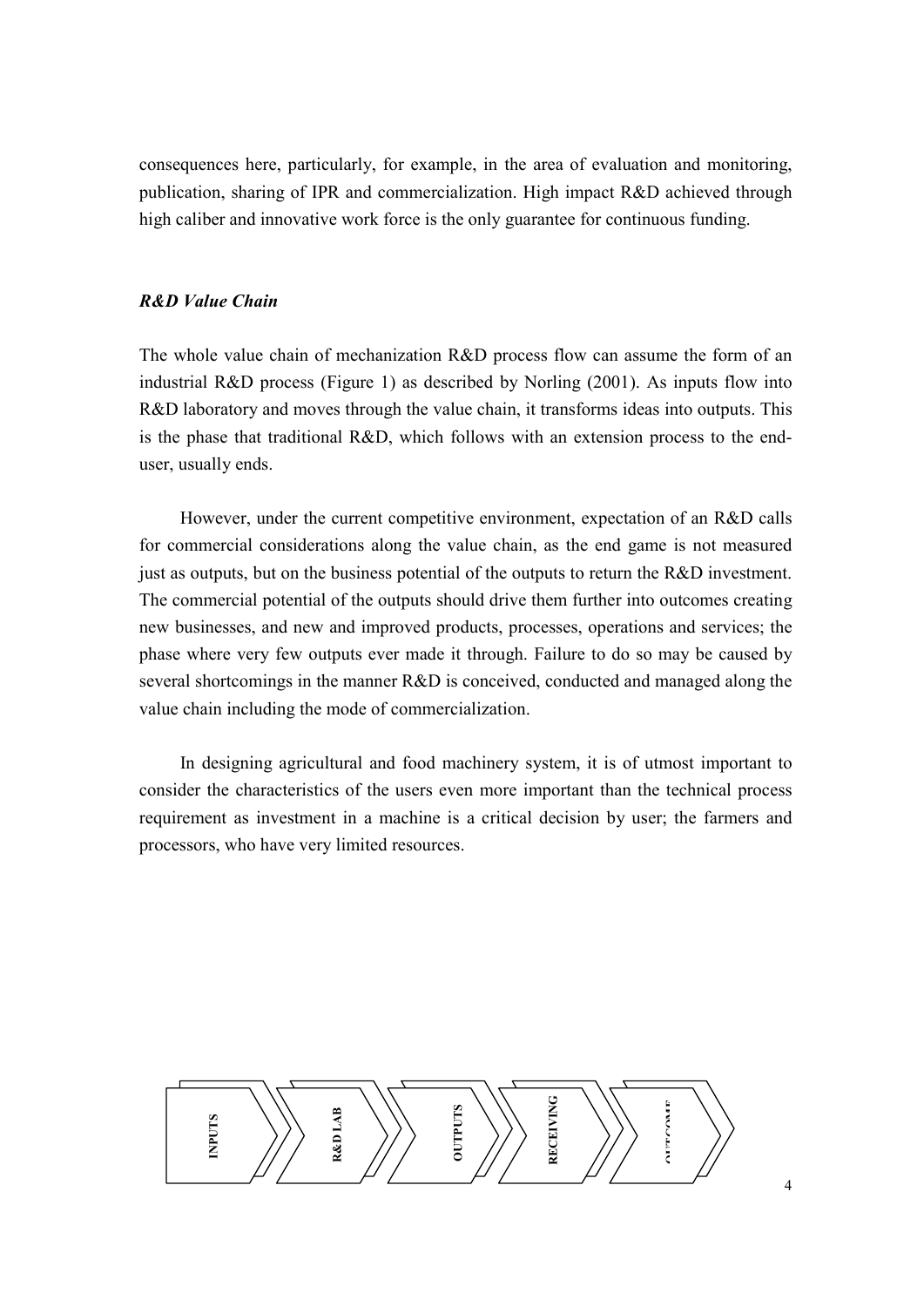

Figure 1. Industrial R&D value chain

#### *The Scope of Mechanization R&D*

Agricultural and food mechanization covers wide ranging areas of operations and disciplines and a variety of specialty areas. It no longer serves the traditional area of mechanization that used to be associated with, such as farm power and machinery, soil and water engineering, natural resource, agricultural process engineering, food process, forest engineering, aquaculture engineering, farm structures to name but a few.

During the last five years, GRI's such as the Malaysian Agricultural Research and Development Institute (MARDI) have developed, adapted and commercialized a number of farm and food mechanization technologies. The farm mechanization technologies involved the crop establishment and maintenance operations for crops such as paddy, pineapple, root crops and others.

As new information and technology emerge, new specialty areas in agricultural and food mechanization R&D are also created to fulfill new demand such as the need for higher product quality, timeliness, safety, reliability, ease of operation and low production costs. As for an instance, the advent of ICT, global positioning system (GPS) and geographical information system (GIS) coupled with satellite and other mobile electronic technologies created an opportunity for developing a comprehensive system of agricultural management tool in what is today known as precision farming. The research in precision farming at MARDI is now in the third phase of its study where several technologies are now being tested and verified at commercial scale in the major granary areas in Malaysia; among them are the variable rate technologies namely in seeding,